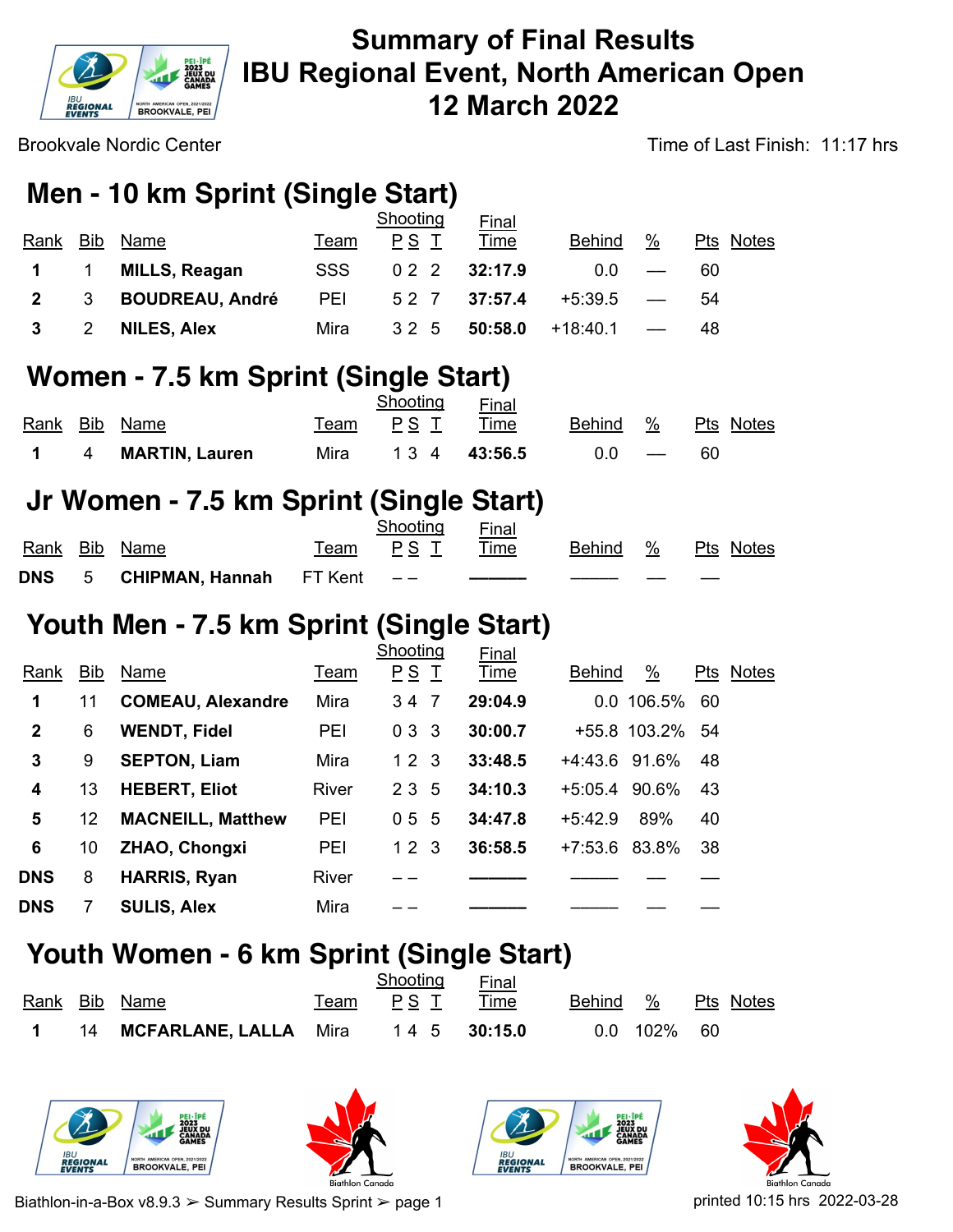

Brookvale Nordic Center

|    | Brookvale Nordic Center              |       |     |               |  |                  | Time of Last Finish: 11:17 hrs                                                      |
|----|--------------------------------------|-------|-----|---------------|--|------------------|-------------------------------------------------------------------------------------|
| 16 | <b>MACKINNON,</b><br><b>Madalyn</b>  | Mira  | 224 | 30:39.5       |  | +24.5 100.7% 54  |                                                                                     |
| 15 | <b>MATHESON,</b><br><b>Elizabeth</b> | River |     | 1 4 5 31:40.6 |  | +1:25.6 97.4% 48 |                                                                                     |
|    | <b>AUBE, DANIKA</b>                  | Mira  | 156 | 53:23.3       |  |                  | +23:08.3 57.8% 43 Penalties: 2:00<br>$11.3.3.a - penalty$<br>loop not done $-2$ min |

#### **Masters Men - 6 km Sprint (Single Start)**

|                |            |                         |       | Shooting | <b>Final</b> |                       |           |
|----------------|------------|-------------------------|-------|----------|--------------|-----------------------|-----------|
| Rank           | <b>Bib</b> | Name                    | Team  | PS T     | Time         | $\%$<br><b>Behind</b> | Pts Notes |
|                | 18         | <b>KETTERLING, Jim</b>  | Mira  | 022      | 26:30.0      | $0.0$ 104.1%          | - 60      |
| $\overline{2}$ | 20         | <b>GIROUX, Paul</b>     | PEI   | 12 3     | 27:30.7      | +1:00.7 100.3% 54     |           |
| 3              | 19         | <b>FEEHAN, Edward</b>   | PEI   | 34 7     | 28:45.5      | $+2:15.5$ 95.9%       | 48        |
| 4              | 21         | <b>KRUSE, Stefan</b>    | River | 426      | 31:14.3      | $+4:44.3$ 88.3%       | 43        |
| 5              | 22         | <b>BOUDREAU, Darryl</b> | PEI   | 044      | 31:26.5      | +4:56.5<br>87.7%      | 40        |

## **Masters Women - 6 km Sprint (Single Start)**

|                |                      |      | Shooting | <u>Final</u>  |             |                   |           |
|----------------|----------------------|------|----------|---------------|-------------|-------------------|-----------|
|                | Rank Bib Name        | Team | PS T     | Time          | Behind      | $\%$              | Pts Notes |
|                | 1 24 UNDERHILL, Kari | Mira |          | 1 4 5 41:45.8 | 0.0         | $\hspace{0.05cm}$ | 60        |
| $\overline{2}$ | 23 EDGETT, Susan     | Mira | 358      | 50:48.0       | $+9:02.2$ — |                   | 54        |

### **Sport Women - 4.5 km Sprint (Single Start)**

|                |     |                          |            | Shooting | Final         |               |                          |           |
|----------------|-----|--------------------------|------------|----------|---------------|---------------|--------------------------|-----------|
| Rank           |     | Bib Name                 | Team       | PP T     | Time          | <b>Behind</b> | $\%$                     | Pts Notes |
| $\mathbf 1$    | -26 | <b>WENDT, Zora</b>       | <b>PEI</b> | 30 3     | 25:03.8       | 0.0           |                          | 60        |
| 2 27           |     | <b>SECORD, Emily</b>     | <b>NS</b>  |          | 1 2 3 28:40.4 | +3:36.6       | $\overline{\phantom{a}}$ | 54        |
| 3 <sup>1</sup> | 25  | <b>COSTAIN, Kathleen</b> | Mira       | 314      | 32:00.3       | +6:56.5       |                          | 48        |

## **Sr Boys - 6 km Sprint (Single Start)**

|                         |                    |            | Shooting | <b>Final</b> |                   |                 |           |
|-------------------------|--------------------|------------|----------|--------------|-------------------|-----------------|-----------|
|                         | Rank Bib Name      | Team       | PS T     | Time         | Behind            | %               | Pts Notes |
| $1 \quad 30$            | <b>MINER, Ewan</b> | NS.        | 549      | 26:36.9      |                   | $0.0$ 105.9% 60 |           |
| $\overline{\mathbf{2}}$ | 33 HALTLI, Hudson  | <b>PEI</b> |          | 358 28:02.7  | +1:25.8 100.5% 54 |                 |           |









Biathlon-in-a-Box v8.9.3  $>$  Summary Results Sprint  $>$  page 2 printed 10:15 hrs 2022-03-28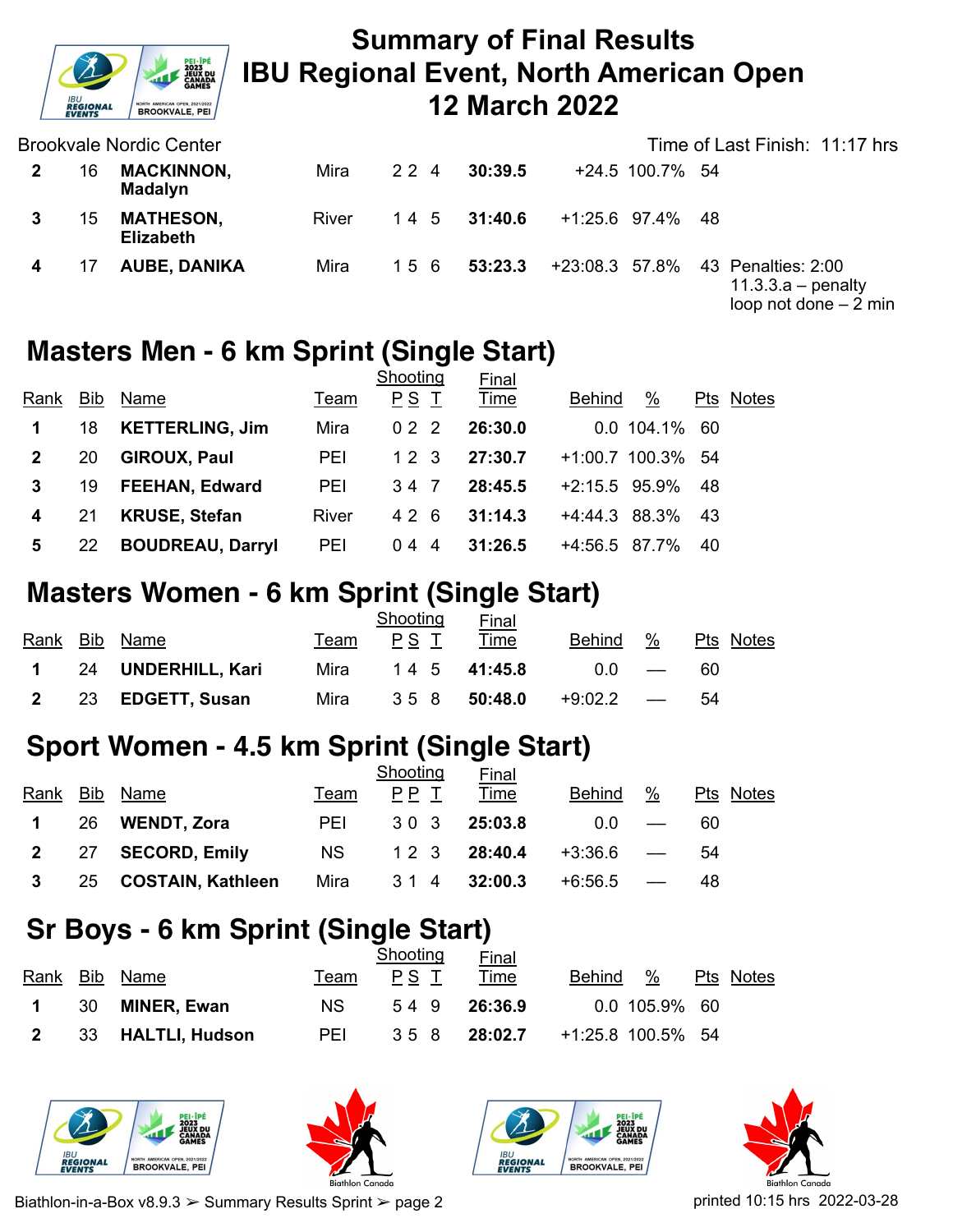

|   |    | <b>Brookvale Nordic Center</b> |            |     |         |                 |     | Time of Last Finish: 11:17 hrs                                                                        |
|---|----|--------------------------------|------------|-----|---------|-----------------|-----|-------------------------------------------------------------------------------------------------------|
| 3 | 31 | <b>ADEY, David</b>             | <b>BMD</b> | 549 | 29:54.2 | $+3:17.3$ 94.3% |     | -48                                                                                                   |
| 4 | 28 | <b>COTE, Charlie</b>           | <b>BMD</b> | 34  | 33:52.2 | $+7:15.3$ 83.2% |     | 43 Penalties: 2:00<br>BiCan - not-carrying<br>rules violation $-2$ min<br>Bolt closed on exit<br>rack |
| 5 | 29 | <b>WHITE, Eric</b>             | <b>BMD</b> | 549 | 33:57.0 | $+7:20.1$       | 83% | 40                                                                                                    |
| 6 | 32 | <b>HALE, Dmitri</b>            | <b>NS</b>  | 538 | 48:53.3 | +22:16.4 57.7%  |     | -38                                                                                                   |

## **Sr Girls - 6 km Sprint (Single Start)**

|      |            |                          |            | Shooting | <b>Final</b> |                   |       |     |              |
|------|------------|--------------------------|------------|----------|--------------|-------------------|-------|-----|--------------|
| Rank | <b>Bib</b> | Name                     | Team       | PS T     | Time         | <b>Behind</b>     | %     | Pts | <b>Notes</b> |
| 1    | 35         | <b>GAUTHIER, Mava</b>    | PEI        | 0.1      | 28:46.9      | 0.0               | 112%  | 60  |              |
|      | 34         | <b>NEKLIA, Paige</b>     | <b>NS</b>  | 448      | 31:45.6      | +2:58.7 101.5% 54 |       |     |              |
| 3    | 36         | <b>PERRY, Bridget</b>    | Mira       | 32 5     | 36:12.4      | $+7:25.5$ 89.1%   |       | 48  |              |
| 4    | 37         | <b>WAUGH, Grace</b>      | PEI        | 516      | 36:36.7      | $+7:49.8$ 88.1%   |       | 43  |              |
| 5    | 38         | <b>PARSONS, Samantha</b> | <b>BMD</b> | 134      | 38:57.9      | $+10:11.0$        | 82.8% | 40  |              |

## **Jr Boys - 4.5 km Sprint (Single Start)**

|      |            |                         |           | Shooting | Final   |               |                 |     |              |
|------|------------|-------------------------|-----------|----------|---------|---------------|-----------------|-----|--------------|
| Rank | <b>Bib</b> | Name                    | Team      | PP T     | Time    | Behind        | $\frac{0}{2}$   | Pts | <b>Notes</b> |
|      | 39         | <b>HEBERT, Emile</b>    | River     | 14 5     | 21:29.0 |               | 0.0 104.9%      | 60  |              |
|      | 40         | <b>WILSON, Jarrod</b>   | Mira      | 23 5     | 21:48.1 |               | +19.1 103.4% 54 |     |              |
| 3    | 42         | <b>WAUGH, Oscar</b>     | PEI       | 426      | 24:19.7 | $+2:50.7$     | 92.6%           | -48 |              |
| 4    | 41         | <b>MACNEILL, Thomas</b> | PEI       | 336      | 31:13.0 | +9:44.0 72.2% |                 | -43 |              |
| 5    | 43         | <b>DU PLOOY, Carter</b> | <b>NS</b> | 55 10    | 50:27.4 | $+28:58.4$    | 44.7%           | -40 |              |

# **Air Rifle Boys - 2.4 km Sprint (AR) (Single Start)**

|                |     |                        |              | Shooting | <b>Final</b> |                    |      |           |
|----------------|-----|------------------------|--------------|----------|--------------|--------------------|------|-----------|
| Rank           | Bib | Name                   | Team         | PP T     | Time         | %<br><b>Behind</b> |      | Pts Notes |
|                | 48  | <b>HALTLI, Declan</b>  | <b>Brook</b> | 10 1     | 12:26.1      | $0.0$ 114.2% 60    |      |           |
| $\overline{2}$ | 46  | <b>STARKES, Ellis</b>  | <b>Brook</b> | 314      | 13:23.1      | +57.0 106.1% 54    |      |           |
| 3              | 52  | <b>BURNLEY, Ryan</b>   | <b>PEI</b>   | 336      | 16:47.3      | +4:21.2 84.6%      | -48  |           |
| 4              | 50  | <b>NEWCOMBE, Logan</b> | <b>Brook</b> | 11 2     | 17:38.4      | +5:12.3 80.5%      | - 43 |           |
|                |     |                        |              |          |              |                    |      |           |









Biathlon-in-a-Box v8.9.3  $>$  Summary Results Sprint  $>$  page 3 printed 10:15 hrs 2022-03-28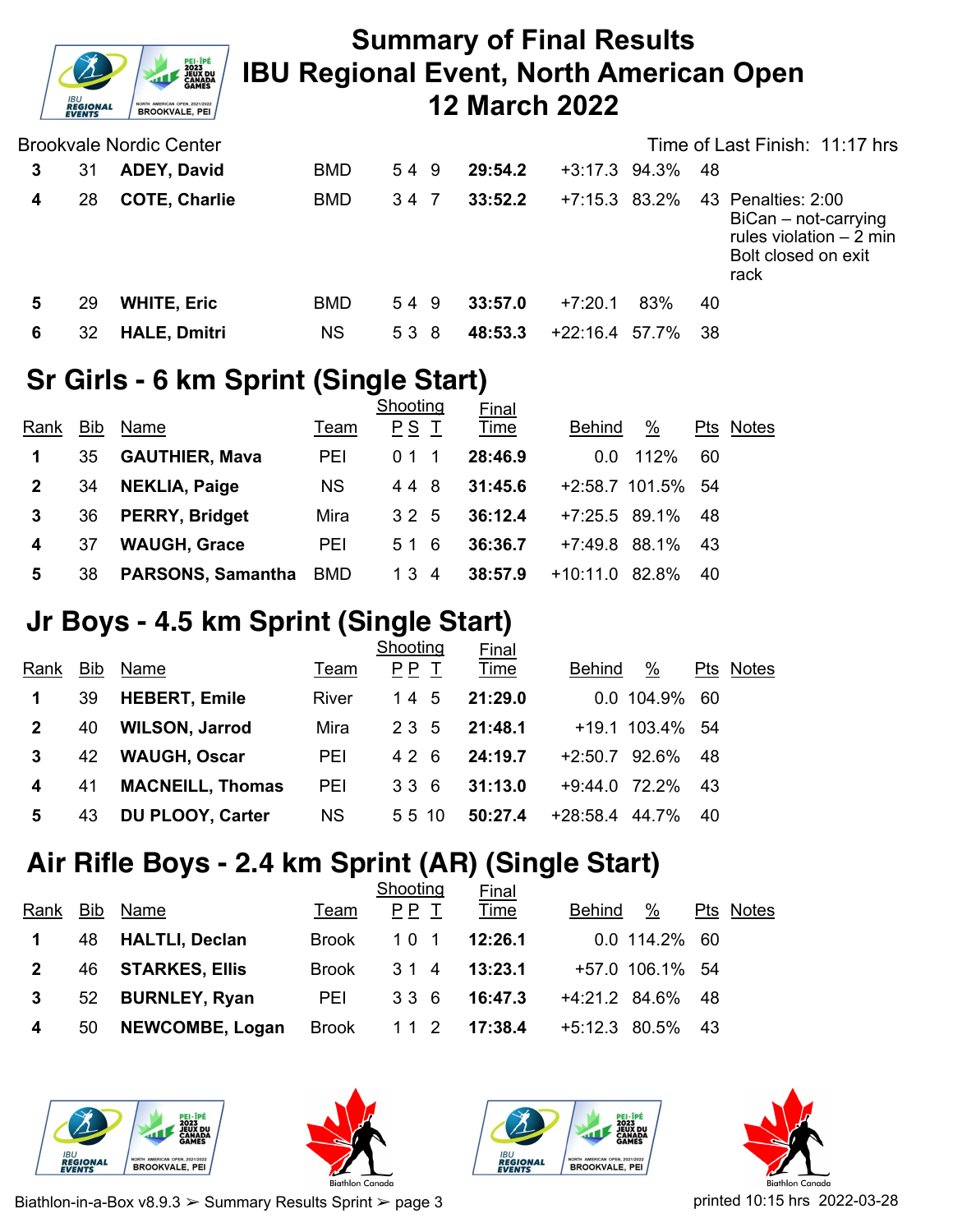

Brookvale Nordic Center

| Time of Last Finish: 11:17 hrs |  |
|--------------------------------|--|
|--------------------------------|--|

| 5          | 47 | <b>GERARD, Marcus</b> | <b>NS</b>  | 101  | 17:41.2 | $+5:15.1$ 80.3% | - 40         |  |
|------------|----|-----------------------|------------|------|---------|-----------------|--------------|--|
| 6.         | 44 | <b>BOYLE, Ben</b>     | <b>PEI</b> | 235  | 18:42.9 | +6:16.8 75.9%   | - 38         |  |
|            | 45 | <b>GERARD, Alain</b>  | <b>NS</b>  | 426  | 18:59.6 | +6:33.5 74.8%   | -36          |  |
| 8          | 49 | <b>BOYLE, Alex</b>    | <b>PEI</b> | 314  | 20:35.2 | $+8:09.1$       | 69%<br>-34   |  |
| 9          | 53 | <b>DUNN, Austin</b>   | PEI        | 34 7 | 21:32.5 | $+9:06.4$       | 65.9%<br>-32 |  |
| <b>DNS</b> | 51 | <b>HARDY, Dominic</b> | PEI        |      |         |                 |              |  |

## **Air Rifle Girls - 2.4 km Sprint (AR) (Single Start)**

|  |                    |        | Shooting           | Final |         |                    |
|--|--------------------|--------|--------------------|-------|---------|--------------------|
|  | Rank Bib Name      | Team a | PP T Time          |       |         | Behind % Pts Notes |
|  | 1 54 STARKES, Nora |        | Brook 11 2 18:23.5 |       | $0.0 -$ | -60                |







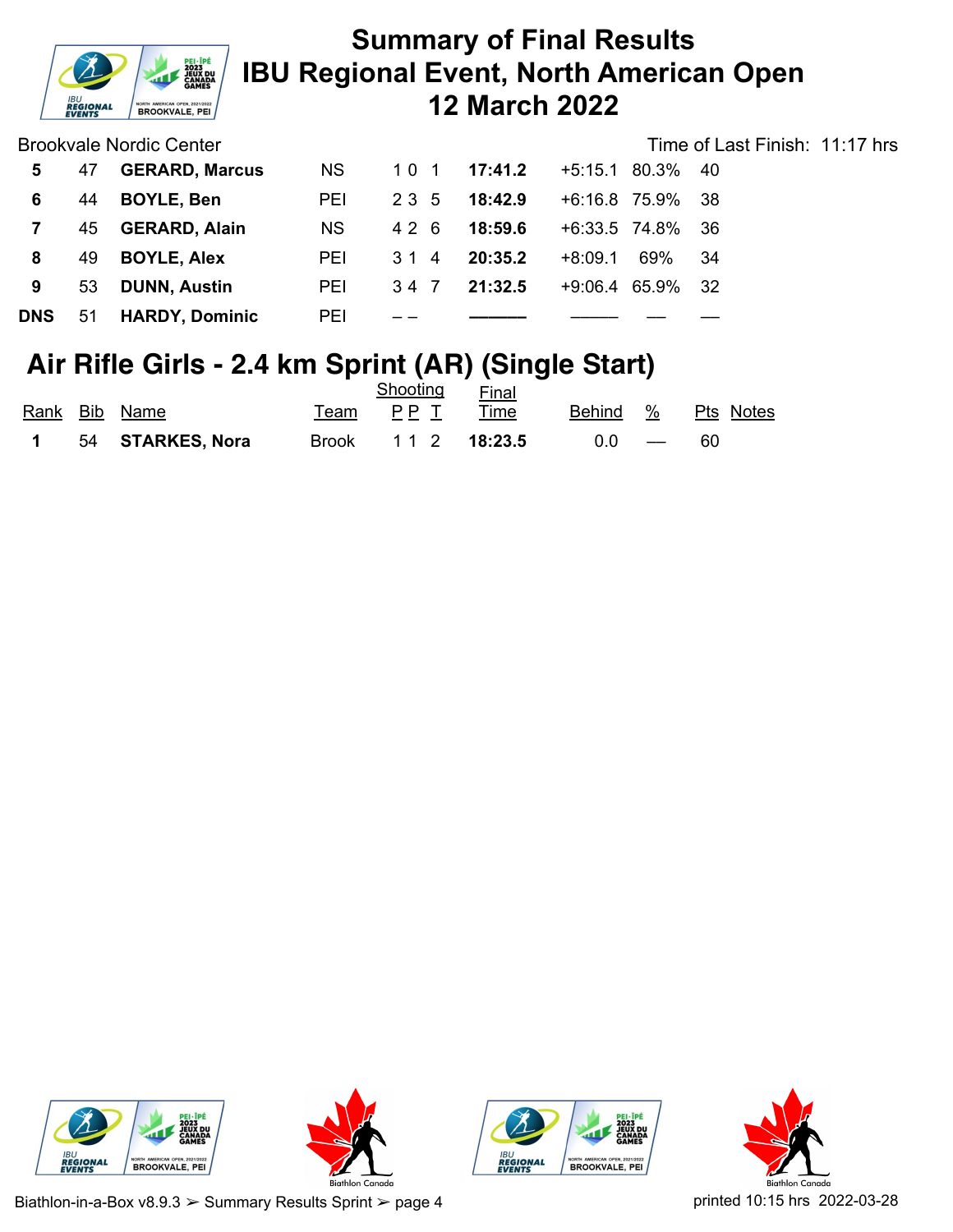

Brookvale Nordic Center

Time of Last Finish: 12:33 hrs

# **Air Rifle Boys - 2.4 km Sprint (AR)**

|                |     |                         |              | Shooting | Final       |                 |               |     |              |
|----------------|-----|-------------------------|--------------|----------|-------------|-----------------|---------------|-----|--------------|
| Rank           | Bib | Name                    | Team         | P P I    | <u>Time</u> | <b>Behind</b>   | $\frac{9}{6}$ | Pts | <b>Notes</b> |
| 1              | 60  | <b>STARKES, Ellis</b>   | <b>Brook</b> | 022      | 12:55.1     |                 | 0.0 107.8%    | 60  |              |
| $\mathbf{2}$   | 56  | <b>HALTLI, Declan</b>   | <b>Brook</b> | 213      | 14:21.0     | $+1:25.9$       | 97%           | 54  |              |
| 3              | 54  | <b>NEWCOMBE, Logan</b>  | <b>Brook</b> | 000      | 14:29.7     | $+1:34.6$       | 96%           | 48  |              |
| 4              | 51  | <b>MACDONALD, Angus</b> | PEI          | 000      | 14:59.9     | +2:04.8         | 92.8%         | 43  |              |
| 5              | 55  | <b>BURNLEY, Ryan</b>    | PEI          | 44 8     | 16:25.2     | $+3:30.1$ 84.8% |               | 40  |              |
| 6              | 52  | <b>RIDGWAY, Henry</b>   | <b>Brook</b> | 34 7     | 16:51.2     | $+3:56.1$       | 82.6%         | 38  |              |
| $\overline{7}$ | 57  | <b>GERARD, Alain</b>    | <b>NS</b>    | 112      | 18:00.5     | +5:05.4         | 77.3%         | 36  |              |
| 8              | 59  | <b>GERARD, Marcus</b>   | <b>NS</b>    | 2 3 5    | 19:29.0     | +6:33.9 71.5%   |               | 34  |              |
| 9              | 64  | <b>MATTHEWS, Simon</b>  | <b>Brook</b> | 101      | 20:44.6     | $+7:49.5$ 67.1% |               | 32  |              |
| 10             | 63  | <b>LOCKHART, Seth</b>   | <b>Brook</b> | 448      | 27:19.8     | +14:24.7        | 50.9%         | 31  |              |
| <b>DNS</b>     | 58  | <b>WAUGH, Harry</b>     | <b>Brook</b> |          |             |                 |               |     |              |
| <b>DNS</b>     | 53  | <b>HARDY, Dominic</b>   | PEI          |          |             |                 |               |     |              |

### **Air Rifle Girls - 2.4 km Sprint (AR) (Single Start)**

|                |    |                                   |              | Shooting | <b>Final</b>  |               |                          |           |
|----------------|----|-----------------------------------|--------------|----------|---------------|---------------|--------------------------|-----------|
| Rank           |    | Bib Name                          | Team         | PP T     | Time          | <b>Behind</b> | %                        | Pts Notes |
| $\blacksquare$ |    | 62 STARKES, Nora                  | Brook        |          | 1 1 2 16:58.0 | 0.0           | $\overline{\phantom{a}}$ | 60        |
| <b>DNS</b>     | 61 | <b>MARTINEZ-KYDD,</b><br>Juliette | <b>Brook</b> | $- -$    |               |               |                          |           |







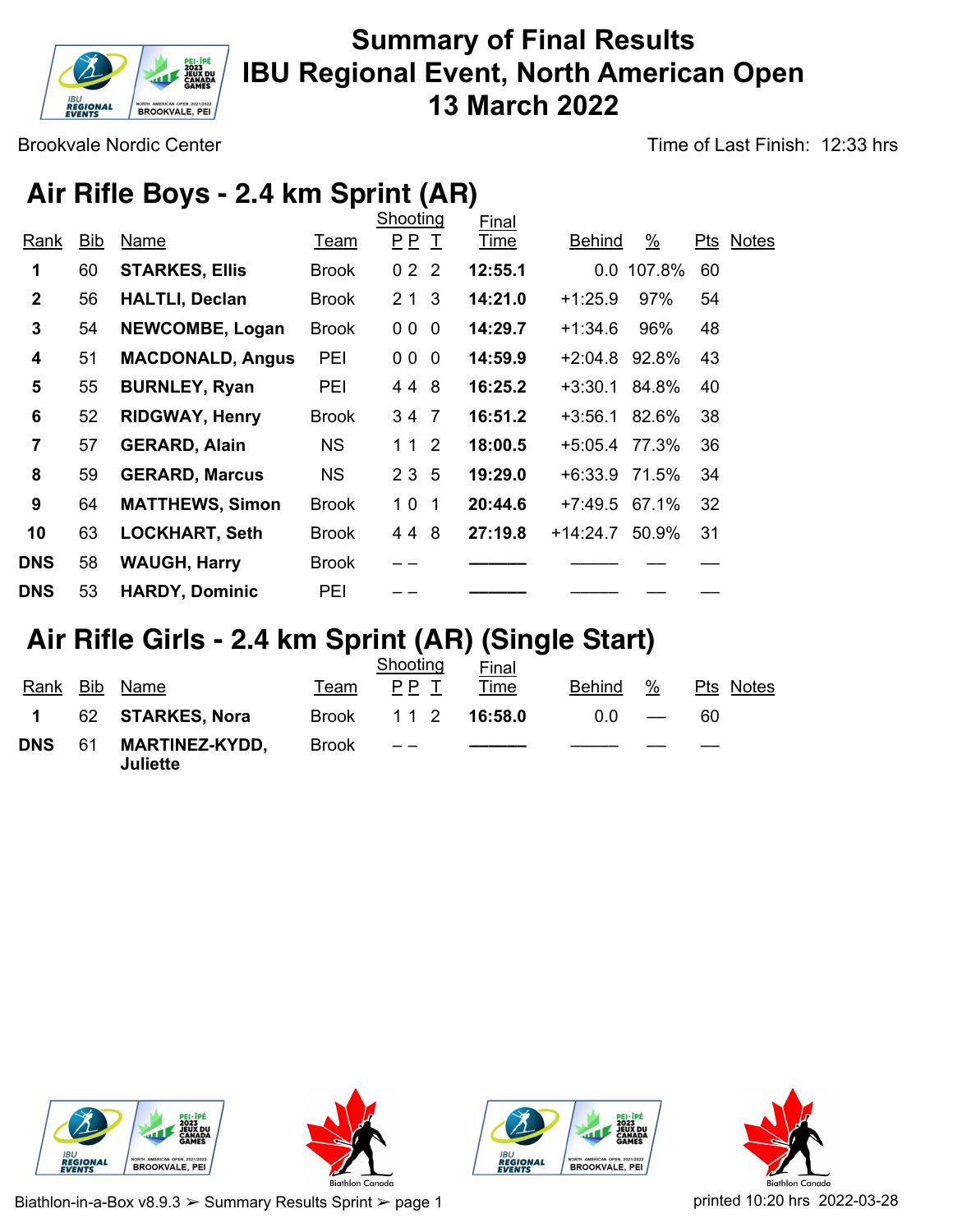

Brookvale Nordic Center Time of Last Finish: 11:17 hrs

# **Men - 15 km Mass Start (Wave Start)**

| Women - 10 km Mass Start (Waye Start)<br>$-1$ |     |                        |            |               |              |                          |           |  |  |
|-----------------------------------------------|-----|------------------------|------------|---------------|--------------|--------------------------|-----------|--|--|
| DNS <sub>3</sub>                              |     | <b>MILLS, Reagan</b>   | SSS.       | $\frac{1}{2}$ |              |                          |           |  |  |
|                                               |     | <b>NILES, Alex</b>     | Mira       | 31228         | 1:16:22.5    | $\overline{\phantom{0}}$ | 54        |  |  |
|                                               |     | <b>BOUDREAU, André</b> | <b>PFI</b> | 4 1 3 2 10    | 58:17.7      |                          | 60        |  |  |
| Rank                                          | Bib | Name                   | Team       | PPSS T        | <b>Time</b>  | %                        | Pts Notes |  |  |
|                                               |     |                        |            | Shooting      | <b>Final</b> |                          |           |  |  |

|  |                    | Shooting                  | Final |   |                  |
|--|--------------------|---------------------------|-------|---|------------------|
|  | Rank Bib Name      | Team PPSS I Time          |       | % | <b>Pts Notes</b> |
|  | 1 4 MARTIN, Lauren | Mira $215412$ 1:02:15.2 – |       |   | -60              |

#### **Jr Women - 10 km Mass Start (Wave Start)**

|  |                       | Shooting          | Final |   |           |
|--|-----------------------|-------------------|-------|---|-----------|
|  | Rank Bib Name         | <u>Team PPSSI</u> | Time  | % | Pts Notes |
|  | DNS 5 CHIPMAN, Hannah | FT Kent $---$     |       |   |           |

#### **Youth Men - 10 km Mass Start (Wave Start)**

|              |            |                          |       | <b>Shooting</b> | Final   |                       |           |  |
|--------------|------------|--------------------------|-------|-----------------|---------|-----------------------|-----------|--|
| Rank         | <b>Bib</b> | Name                     | Team  | PPSS T          | Time    | $\frac{\%}{\sqrt{2}}$ | Pts Notes |  |
| 1            | 8          | <b>COMEAU, Alexandre</b> | Mira  | 4 3 3 3 1 3     | 40:11.0 | 105.4%                | -60       |  |
| $\mathbf{2}$ | 9          | <b>WENDT, Fidel</b>      | PEI   | 1 2 3 2<br>-8   | 41:46.7 | 101.4% 54             |           |  |
| 3            | 11         | <b>HEBERT, Eliot</b>     | River | 1340<br>-8      | 45:06.6 | 93.9%                 | -48       |  |
| 4            | 10         | <b>SEPTON, Liam</b>      | Mira  | 2 3 4 5 14      | 47:28.5 | 89.2%                 | -43       |  |
| 5            |            | <b>MACNEILL, Matthew</b> | PEI   | 3334 13         | 49:45.5 | 85.1%                 | 40        |  |
| 6            | 6          | ZHAO, Chongxi            | PEI   | 4               | 51:20.9 | 82.5%                 | 38        |  |
|              |            |                          |       |                 |         |                       |           |  |

#### **Youth Women - 7.5 km Mass Start (Wave Start)**

|              |                  |                            |      | Shooting                        | <b>Final</b>      |   |           |
|--------------|------------------|----------------------------|------|---------------------------------|-------------------|---|-----------|
| Rank Bib     |                  | Name                       | Team | PPSS T                          | <b>Time</b>       | % | Pts Notes |
| $\mathbf 1$  | 13               | <b>MCFARLANE, LALLA</b>    |      | Mira 22419                      | 41:04.5 102.4% 60 |   |           |
| $\mathbf{2}$ | 15               | <b>MACKINNON, Madalyn</b>  |      | Mira 1142 8 41:11.0 102.2% 54   |                   |   |           |
| $3^{\circ}$  | 12 <sup>12</sup> | <b>MATHESON, Elizabeth</b> |      | River 2134 10                   | 43:57.2 95.7% 48  |   |           |
| 4            | 14               | <b>AUBE, DANIKA</b>        |      | Mira 2553 15 1:07:55.7 61.9% 43 |                   |   |           |







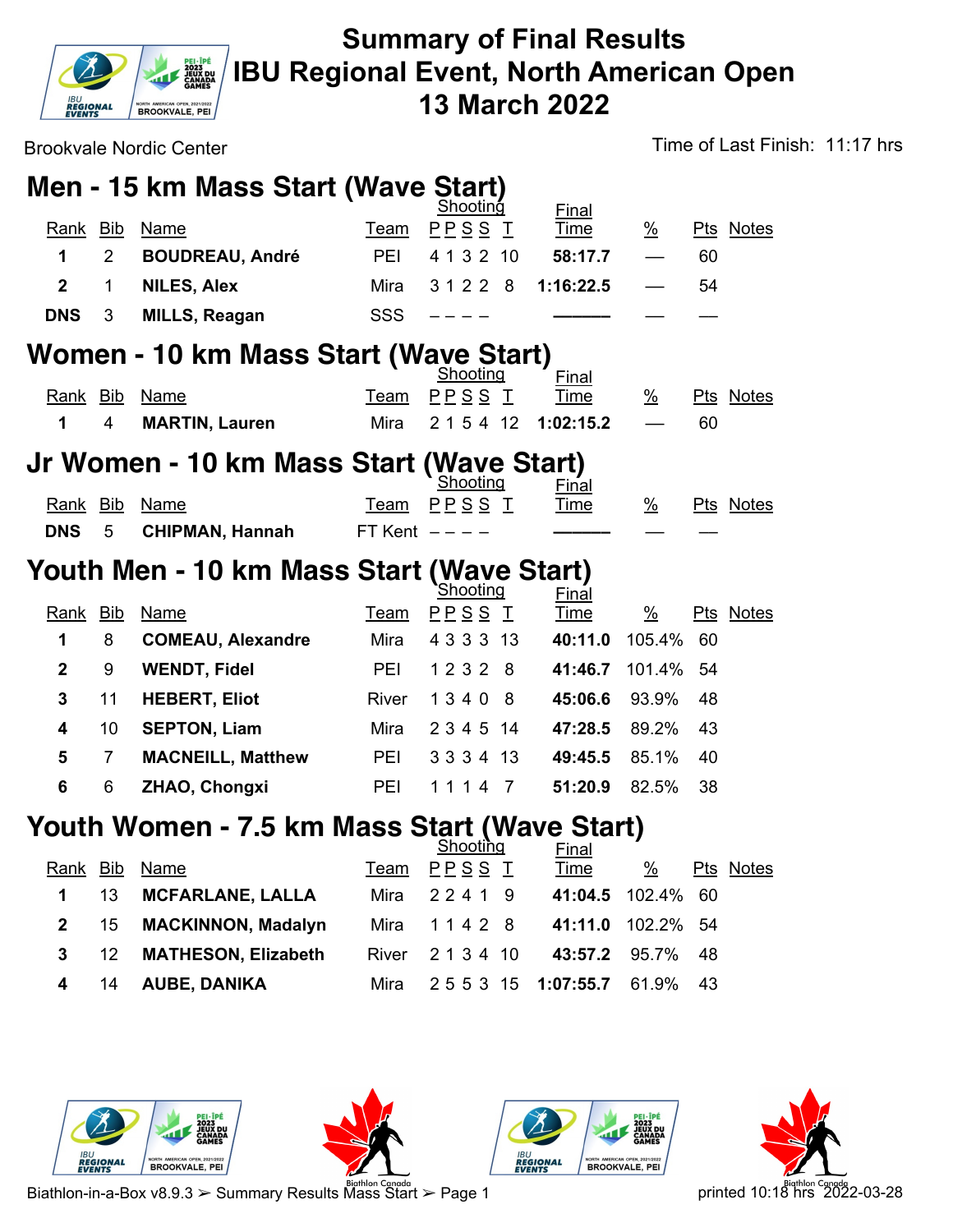

Brookvale Nordic Center Time of Last Finish: 11:17 hrs

## **Masters Men - 7.5 km Mass Start (Wave Start)**

|              |    |                         |            | <b>Shooting</b> | <b>Final</b>      |               |     |           |
|--------------|----|-------------------------|------------|-----------------|-------------------|---------------|-----|-----------|
| Rank Bib     |    | Name                    | Team       | PPSS T          | <b>Time</b>       | $\frac{0}{2}$ |     | Pts Notes |
| 1            | 19 | <b>KETTERLING, Jim</b>  | Mira       | 2 2 2 4 10      | 40:05.5 102.4% 60 |               |     |           |
| $\mathbf{2}$ | 17 | <b>FEEHAN, Edward</b>   | <b>PEI</b> | 2 2 5 4 13      | 41:05.1           | 99.9% 54      |     |           |
| 3            | 20 | <b>BOUDREAU, Darryl</b> | <b>PEI</b> | 1 2 4 3 10      | 42:00.5           | 97.7%         | -48 |           |
| 4            | 18 | <b>GIROUX, Paul</b>     | <b>PEI</b> | 4 1 4 5 14      | 43:40.7           | 94%           | 43  |           |
| 5            | 16 | <b>KRUSE, Stefan</b>    | River      | 12<br>2 3 3 4   | 43:44.1           | 93.9%         | 40  |           |
|              |    |                         |            |                 |                   |               |     |           |

## **Masters Women - 7.5 km Mass Start (Wave Start)**

|              |     |                      |      | Shooting                 | <b>Final</b> |                          |                                                 |
|--------------|-----|----------------------|------|--------------------------|--------------|--------------------------|-------------------------------------------------|
| Rank         | Bib | Name                 | Team | PPSS T                   | <b>Time</b>  | $\%$                     | Pts Notes                                       |
| $\mathbf 1$  |     | 23 PETERSEN, Krista  |      | Charlo 3433 13           | 51:15.8      | $\overline{\phantom{m}}$ | 60                                              |
| $\mathbf{2}$ |     | 22 UNDERHILL, Kari   |      | Mira 22329               | 57:00.4      | $\sim$ $-$               | 54                                              |
| $3^{\circ}$  | -21 | <b>EDGETT, Susan</b> |      | Mira 3333 12 1:10:45.2 — |              |                          | 48 Penalties: Incorrect<br>shooting sequence in |

response to direction by official - no penalty

## **Sport Women - 6 km Mass Start (Wave Start)**

|               |                        | <b>Shooting</b> |               |  | <b>Final</b> |                          |                  |
|---------------|------------------------|-----------------|---------------|--|--------------|--------------------------|------------------|
| Rank Bib      | Name                   |                 | Team PPP      |  | <u>Time</u>  | $\frac{0}{2}$            | <b>Pts Notes</b> |
|               | 1 25 SECORD, Emily     | NS.             | 133 7         |  | 43:17.9      |                          | 60               |
|               | 2 26 COSTAIN, Kathleen |                 | Mira 233 8    |  | 45:39.0      | $\overline{\phantom{a}}$ | 54               |
| <b>DNS</b> 24 | <b>WENDT, Zora</b>     | <b>PFI</b>      | $\frac{1}{2}$ |  |              |                          |                  |

### **Sr Boys - 7.5 km Mass Start (Wave Start)**

|      |     |                       |            | Shooting   | Final       |                       |     |                                                                                                       |
|------|-----|-----------------------|------------|------------|-------------|-----------------------|-----|-------------------------------------------------------------------------------------------------------|
| Rank | Bib | Name                  | Team       | P P S S I  | <u>Time</u> | $\frac{\%}{\sqrt{2}}$ |     | Pts Notes                                                                                             |
| 1    | 28  | <b>MINER, Ewan</b>    | NS.        | 3 3 3 4 13 | 37:02.5     | 109.4%                | -60 |                                                                                                       |
| 2    | 27  | <b>HALTLI, Hudson</b> | <b>PEI</b> | 4 1 5 5 15 | 38:42.4     | 104.7% 54             |     |                                                                                                       |
| 3    | 31  | <b>ADEY, David</b>    | <b>BMD</b> | 455519     | 45:52.1     | 88.4%                 |     | 48 Penalties: 2:00<br>$Bican - not-carrying$<br>rules violation $-2$ min<br>bolt closed on rifle rack |
| 4    | 29  | <b>WHITE, Eric</b>    | BMD.       | 354315     | 47:28.4     | 85.4%                 | 43  |                                                                                                       |
| 5    | 32  | <b>COTE, Charlie</b>  | <b>BMD</b> | 4454<br>17 | 51:15.8     | 79.1%                 | 40  |                                                                                                       |









Biathlon-in-a-Box v8.9.3 > Summary Results Mass Start > Page 2 printed 10:18 hrs 2022-03-28 printed 10:18 hrs 2022-03-28